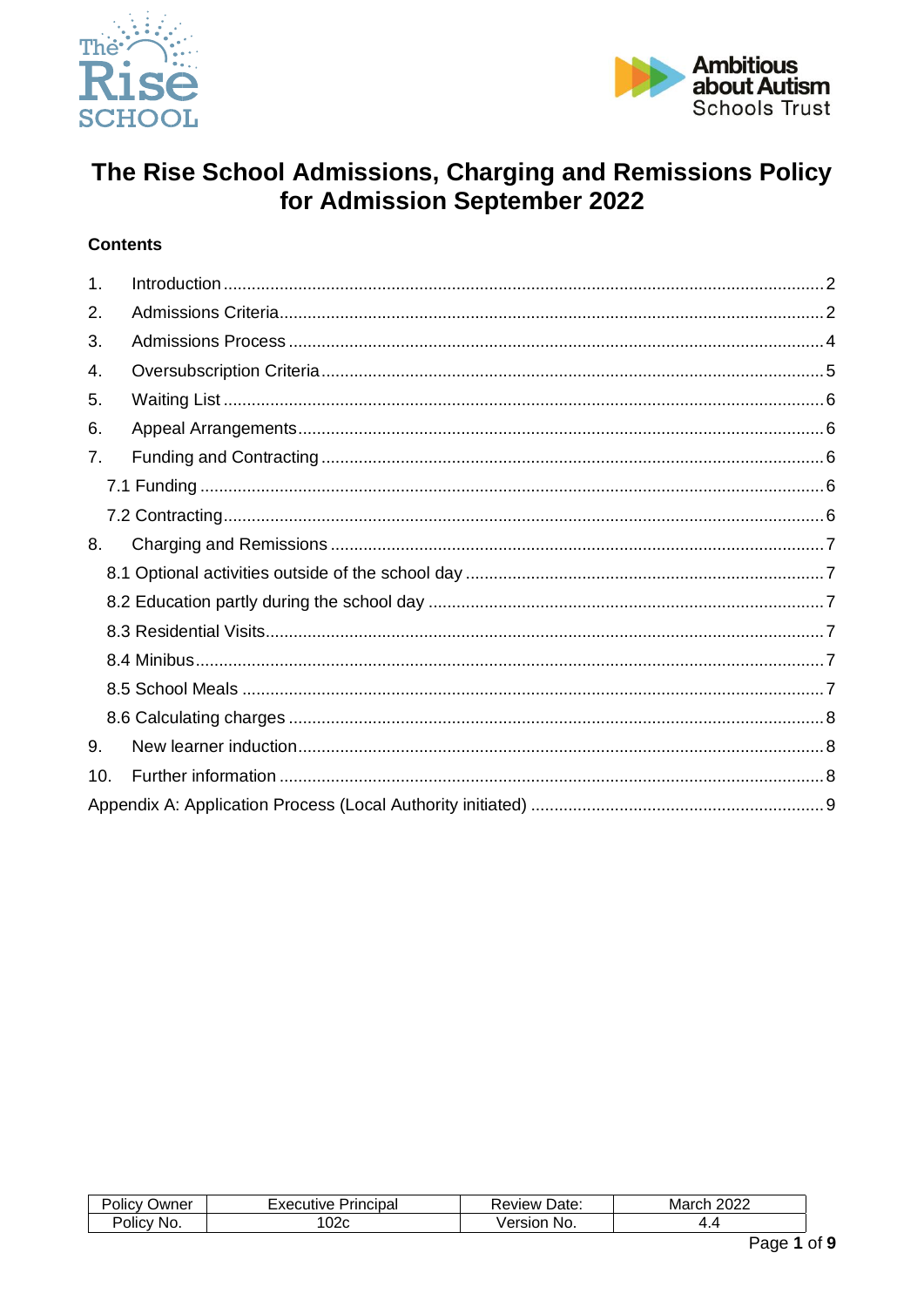#### <span id="page-1-0"></span>**1. Introduction**

This policy applies to The Rise Free School which is a special free school registered as a Section 41 Institution<sup>1</sup> and is part of a multi-academy trust, Ambitious about Autism Schools Trust (AaAST).

AaAST is a multi-academy trust that runs and supports the development of special schools to enable autistic children and young people to learn, thrive and achieve. Our vision is a future where every autistic child and young person can be themselves and realise their ambitions and our mission is that we stand with autistic children and young people, champion their rights and create opportunities. AaAST schools are funded through Local Authority fees and voluntary income.

The school is located within Hounslow and has relationships with Local Authorities across London and the Home Counties. The Rise School has a campus site for sixth form pupils located within West Thames College Campus.

The school has a Published Admissions Number (PAN) of 130 pupils.

The school complies with the Children and Families Act 2014<sup>2</sup>, SEND Code of Practice 2015<sup>3</sup> and the School Admissions Code (September 2021)<sup>4</sup> along with any subsequent amendments thereof.

## <span id="page-1-1"></span>**2. Admissions Criteria**

The Rise School will admit autistic children and young people from age 5 to 18 with a primary diagnosis of Autism Spectrum Condition<sup>5</sup> (ASC) and where the Rise School is named on the child or young person's Education, Health and Care Plan (EHCP).

Section 41 of the Children and Families Act 2014 allows the Secretary of State to publish a list of approved institutions, for the purposes of enabling the institution to be the subject of a request, for it to be named in an Education, Health and Care plan.

Pupils who attend the Rise School may progress to integrate into mainstream education with different levels of inclusion.

Any additional diagnoses of either learning disabilities or medical conditions must be assessed on an individual basis, to determine whether or not the school will be able to meet the child's or young person's needs.

Funded Places in 2022-2023 (Reception to Sixth Form) is up to the Published Admissions Number of 130.

| Pupil Admission Number (PAN):  | 130 |                                                             |
|--------------------------------|-----|-------------------------------------------------------------|
| Primary maximum class group:   | 8   | Reception (EYFS <sup>6</sup> )<br>Years 1-6 (Key stage 1-2) |
| Secondary maximum class group: | 8   | Years 7-11 (Key stage 3-4)                                  |

<sup>1</sup> Section 41 of the Children and Families Act, Secretary of State publishes a list of approved institutions.

<sup>6</sup> Early Years Foundation Stage

| -<br>Jwner<br>OIIC<br>$\sim$ | าcıpaı<br>Prin∟<br>. TIVA. | Date.<br>eview  | ממ∩מ<br>March <sub>a</sub><br>.UZZ |  |
|------------------------------|----------------------------|-----------------|------------------------------------|--|
| NO.<br>JIIC'                 | ◡∠◡                        | ∍rsı∩n<br>- No. |                                    |  |
|                              |                            |                 | the company's company's com-       |  |

<sup>&</sup>lt;sup>2</sup> Children and Families Act 2014 https://www.legislation.gov.uk/ukpga/2014/6/contents/enacted

<sup>3</sup> SEND Code of Practice 2015 Department of Education Reference: DFE-00205-2013

<sup>4</sup> School Admissions Code (December 2014 – DFE-00728-2014) applies to all maintained schools, Academies and Free Schools in England.

<sup>&</sup>lt;sup>5</sup> Autism Spectrum Disorder (ASD) is the designation used by the Department of Education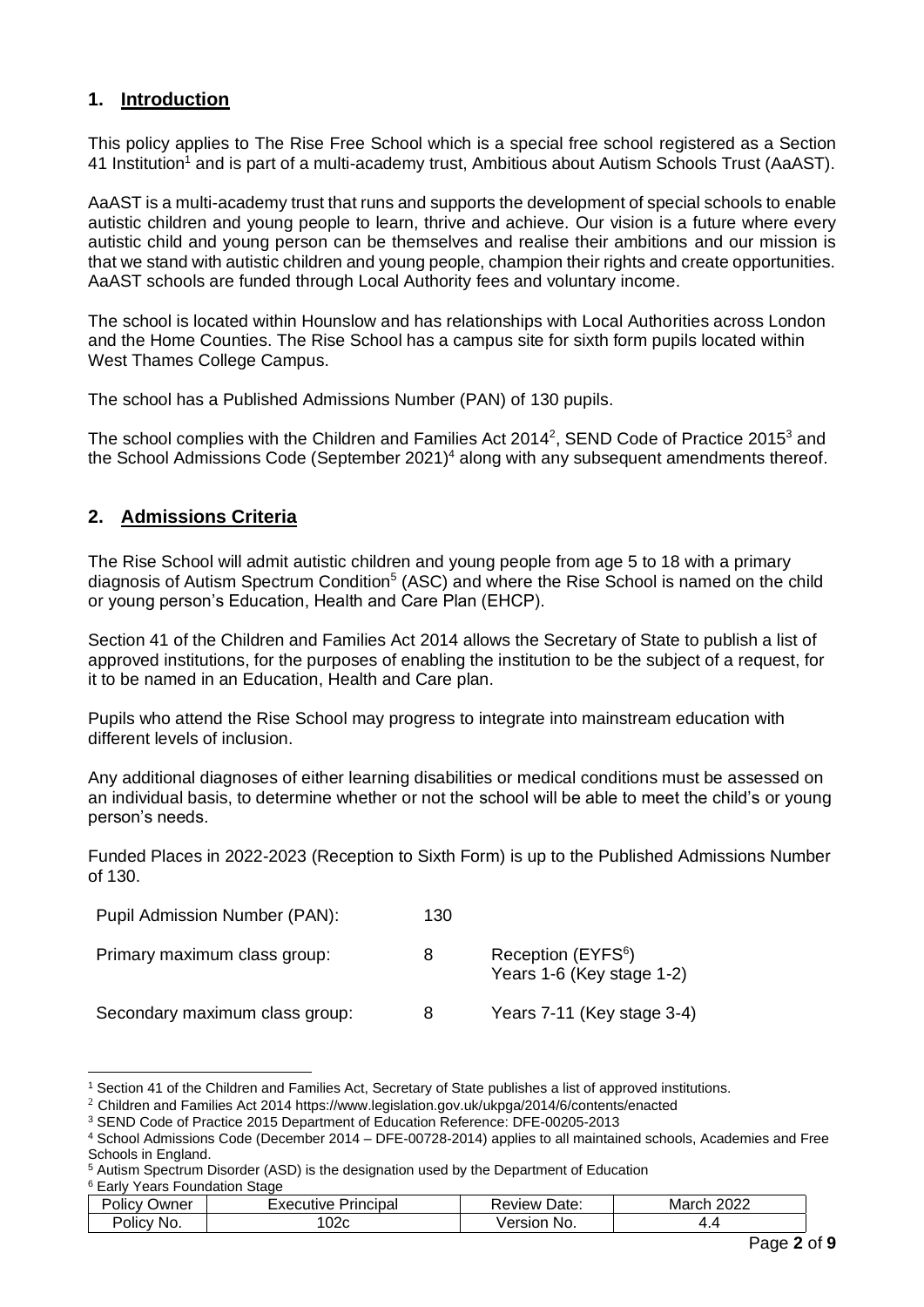Sixth Form maximum class group 8 Years 12-14 (Key stage 5)

Oversubscription places: 0

The National Curriculum is an important element of our school curriculum. In keeping with the Statutory Inclusion Statement (National Curriculum, 2013) and the SEND Code of Practice (2015), the National Curriculum is taught within an age-appropriate range. We set suitable learning challenges, respond to pupils' needs and prepare teaching to enable pupils to overcome potential barriers to learning by providing differentiated and personalised access to the National Curriculum.

Places are commissioned by the Local Authority in which the child or young person resides. Prior to naming the school on the child or young person's EHCP, the Local Authority will have consulted with the school in line with their statutory obligations as set out in the Children and Families Act 2014 and the SEND Code of Practice 2015.

Places are usually taken up at the start of the academic year. By arrangement with the Head of School places may be accessed at any time of the year based on the suitability for a child or young person.

Each application is considered on an individual basis. In every case, our admissions process evaluates the needs of the individual child or young person and determines whether the educational establishment can meet the special educational needs (SEN), provide the Special Education Provision (SEP) and meet the outcomes in their EHCP with particular reference to the following factors set out in Section 39 (4) of the Children and Families Act::

• The educational establishment is unsuitable for the child or young person's age, ability, aptitude and special educational needs;

The admission of the child or young person at the school would be incompatible with the efficient education of others. Additionally, the following factors will be considered:

- The parents/carers or the child or young person have expressed a preference for the school (or in the case of dispute the Local Authority intends to name the school);
- The needs of the child or young person will be assessed to take into account the cohort and environment to enable the efficient education of others with whom they would directly come into contact on a regular day-to-day basis;
- The school may need to provide additional support for a child or young person whose safety or that of others is unusually at risk. This would not necessarily prevent admission. The additional support would be determined by assessment with the cost of the placement adjusted accordingly:
- The distance from the school and the time of travel to school will be considered during the admissions process.

. For children and young people in a transition year (defined in Regulation 2 of the Special Educational Needs and Disability Regulations 2014) (the SEN Regs) the school expects the Local Authority to finalise an EHC plan by the statutory deadline in line with its duties under Regulation 18 of the SEN Regs. Where this deadline is missed, the school reserves the right to delay commencement of the place until after the start of the academic year

The school reserves the right to delay commencement of the place until after the start of the academic year, should the Local Authority name the school on an EHCP or confirm funding of the place after the 31 March in any given year.

The school will provide the Local Authority with the prospectus and the link to the school to be provided on the Local Authority's Local Offer.

| .<br>שwner<br>Olicy | Principa.<br>cutive | Jate:<br>≀eview | 0000<br>ма<br>$\sim$ 2022 $\sim$ |
|---------------------|---------------------|-----------------|----------------------------------|
| NO.                 | ിറ്റപ               | /ersior         | т.                               |
| <b>OIIC</b>         | ັບ∠ປ                | <b>No</b>       |                                  |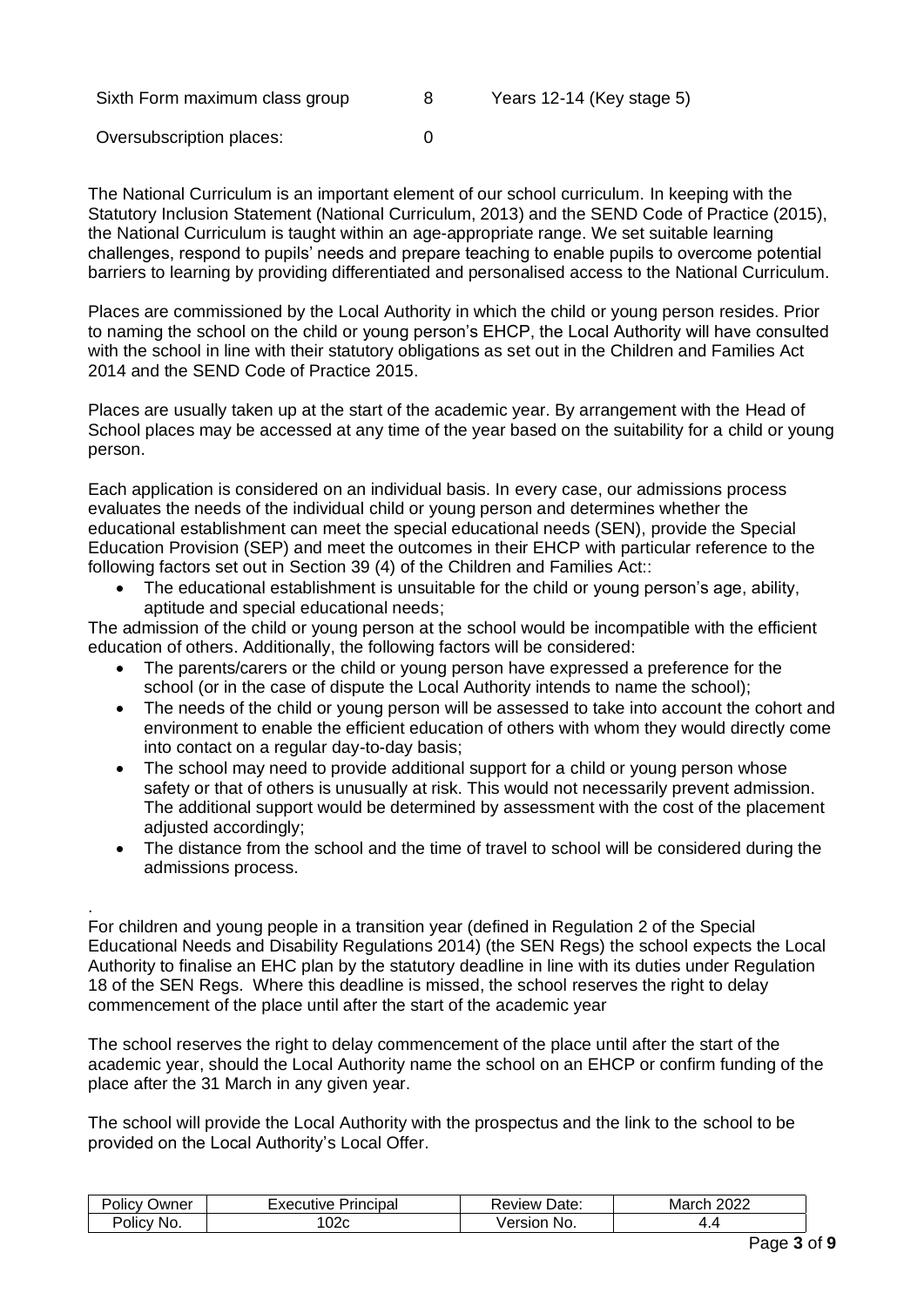## <span id="page-3-0"></span>**3. Admissions Process**

The parent/carer would make a request that their Local Authority apply to us on their behalf for a place at the school. The Local Authority will consult with the School in line with their statutory obligations. The school will respond within 15 days, from the date of the consultation from the Local Authority.

The school's response is determined by the documentation received (i.e. draft or final EHC Plan, Annual Review reports, professional reports) and by observing and assessing the child or young person.

We encourage parents/carers to visit our school. Visits for parents/carers are arranged during the first observation, as part of the application process. From time to time there may be situations where we are not able to provide onsite visits. In this situation virtual visits and/or question and answer sessions would be provided.

The school's Admissions Panel will consider each consultation prior to making a response, and in all cases this will comply with the 15 day requirement unless agreed otherwise with the Local Authority.

If it would appear from the initial enquiry from a Local Authority that a placement at the school may be suitable for the prospective child or young person, the following procedure will ensue:

- The prospective pupil will be invited in to be taught alongside the school's current cohort in a couple of core subject lessons;
- At this first observation, parents/carers will be invited to visit the school and will be given further information about the school or where appropriate a virtual assessment;
- If it is felt that the school may be able to meet the needs of the prospective pupil, following the initial observation, the school will invite them to spend 3 days being taught alongside the school's current cohort;
- Following assessment of the prospective pupil, a recommendation is made to the Local Authority either to offer a place or to outline the reasons that it feels it is not able to meet this child's or young person's individual needs;
- If there is a place in the year group and the school feels that the prospective pupil's needs can be met, a formal offer is made in writing to their Local Authority;
- Once the place has been accepted in writing by the Local Authority, and if the year group is already full, the school will place the prospective pupil's name on a waiting list;
- Prospective pupils may enter the school at any time during the school year. When a start date has been established the school will plan for the pupil's integration into the school;
- Prior to entry, parents/carers will be required to read and agree to the school's behaviour policy; both parents and pupils will be required to sign a home-school agreement.

In most cases there is no charge raised for the assessment. If the current education placement is a significant distance outside the Greater London area, requiring extended travel and a potential overnight stay, the school reserves the right to charge the Authority for costs incurred for the assessment using a 'best value' model for travel and subsistence, in line with our Staff Expenses Policy.

If agreed that the school can meet the needs of the child or young person, a place is offered conditional to funding being approved and the costs for the place are provided to the Local Authority, to be considered and approved by the Local Authority.

When funding has been approved by the Local Authority and after enrolment new pupils are provided with a 6-week assessment period on entry to the school to determine baseline learning levels and to confirm the level of resource required to meet the child's or young person's needs.

| . .<br>Jwner<br>Olicy | Principal<br>-xecutive | -<br>Date:<br>kevlew | 0000<br><b><i><u>Property</u></i></b><br>March<br>' ∠V∠∠ |
|-----------------------|------------------------|----------------------|----------------------------------------------------------|
| Policy<br>No.         | 02c                    | ersion<br>No.        | . .<br>-<br>.                                            |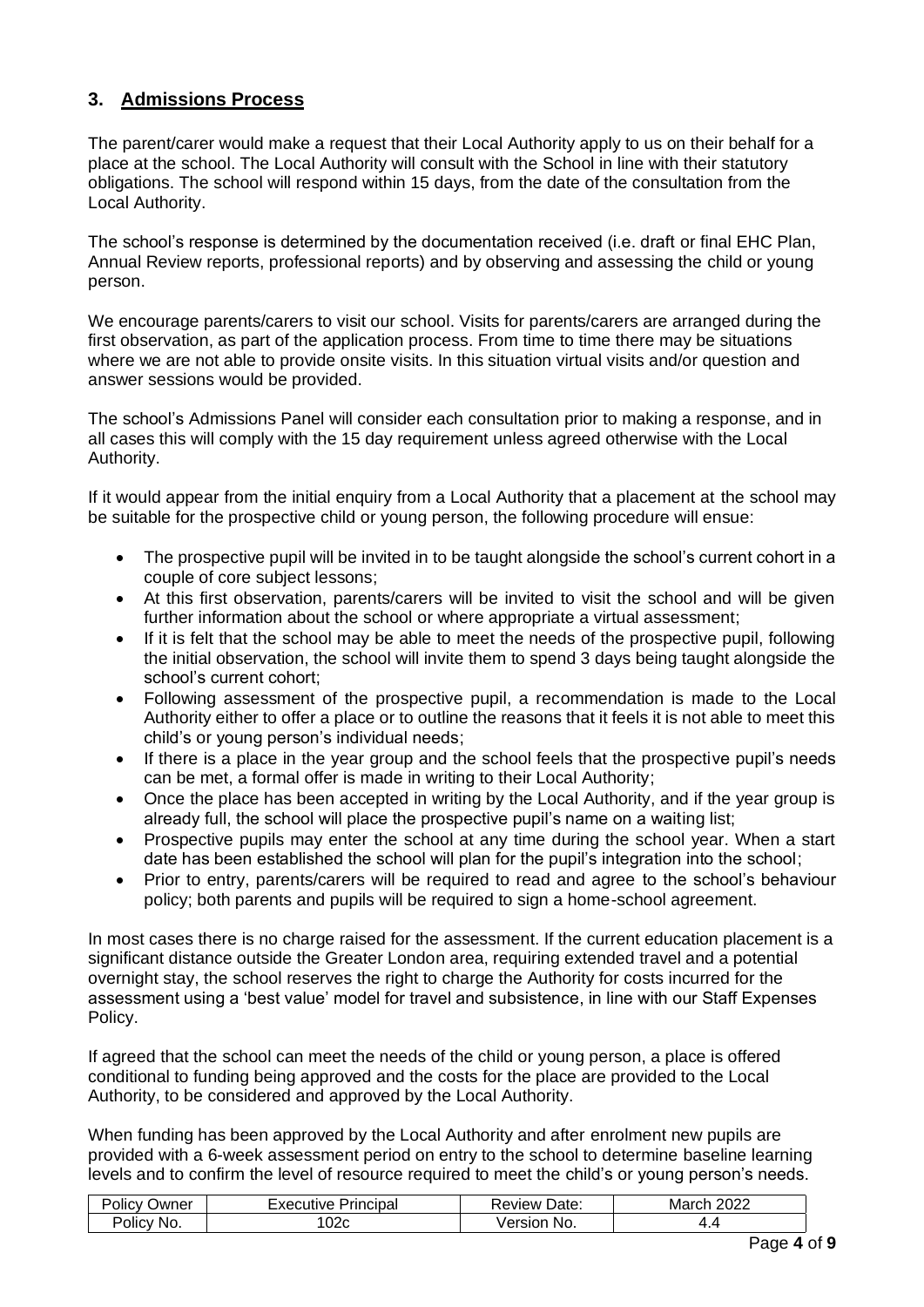Diagrams showing the admissions process can be found in Appendix A: Application Process (Local Authority initiated).

# <span id="page-4-0"></span>**4. Oversubscription Criteria**

The oversubscription criteria complies with the School Admissions Code (September 2021) specifically paragraph 1.7 and 1.8.

If the school is oversubscribed, the priority for admission will be given to those children or young people who meet the criteria below:

| <b>Priority</b> | <b>Criteria</b>                                                                                                                                                                                                                                                                                                                            |
|-----------------|--------------------------------------------------------------------------------------------------------------------------------------------------------------------------------------------------------------------------------------------------------------------------------------------------------------------------------------------|
| Category        | Looked After Children and previously Looked After Children including those<br>children/young people who appear (to the admission authority) to have been<br>in state care outside of England and ceased to be in state care as a result of<br>being adopted (as defined in paragraph 1.7 of the School Admissions Code<br>(September 2021) |
| $\overline{2}$  | And thereafter, the full, half or step siblings who are twins or children from a<br>multiple birth of existing pupils, living permanently at the same address.                                                                                                                                                                             |
| 3               | And thereafter, the full, half or step siblings of existing pupils living<br>permanently at the same address.                                                                                                                                                                                                                              |
| $\overline{4}$  | And thereafter, the qualifying children of staff who work at the school and<br>have sufficient service under paragraph 1.39a of the School Admissions Code<br>(September 2021).                                                                                                                                                            |
| 5               | And thereafter, the qualifying children of staff who are recruited under<br>paragraph 1.39b of the School Admissions Code (September 2021).                                                                                                                                                                                                |
| 6               | And thereafter children of UK service personnel and crown servants in<br>accordance with paragraph 2.21 of the School Admissions Code (September<br>2021).                                                                                                                                                                                 |
| $\overline{7}$  | And thereafter children as defined, under paragraph 1.39A of the School<br>Admissions Code (September 2021), who are eligible for pupil premium.                                                                                                                                                                                           |
| 8               | And thereafter children, as defined under paragraph 1.39A of the School<br>Admissions Code (September 2021), who are eligible for service premium.                                                                                                                                                                                         |
| 9               | And thereafter children who are twins or children from a multiple birth,                                                                                                                                                                                                                                                                   |
| 10              | Lastly, distance from school as defined by time using route planner software<br>from home postcode to school postcode. Where parents have shared<br>parental responsibility, we will use the furthest address postcode.                                                                                                                    |

Where two applications are equally ranked within an individual category (categories 1 to 9 above), a tie-break situation will occur. The tie-break priority will be decided on a combination of the individual category 1 to 9 and category 10, where the least distance will have the higher priority. Where the distance between the two children's or young person's home and the school is the same, a random allocation will be used as a tie break. This process will be independently verified.

| -<br>Jwner<br>'olic | <i>Principal</i><br>∵xecutive<br>三八二 | Date:<br>kevlew | nnnn<br>March<br><b>LULL</b> |
|---------------------|--------------------------------------|-----------------|------------------------------|
| -<br>olic\<br>No.   | ຳາລ<br>∪∠∪                           | Version<br>No.  | ∸<br>. .                     |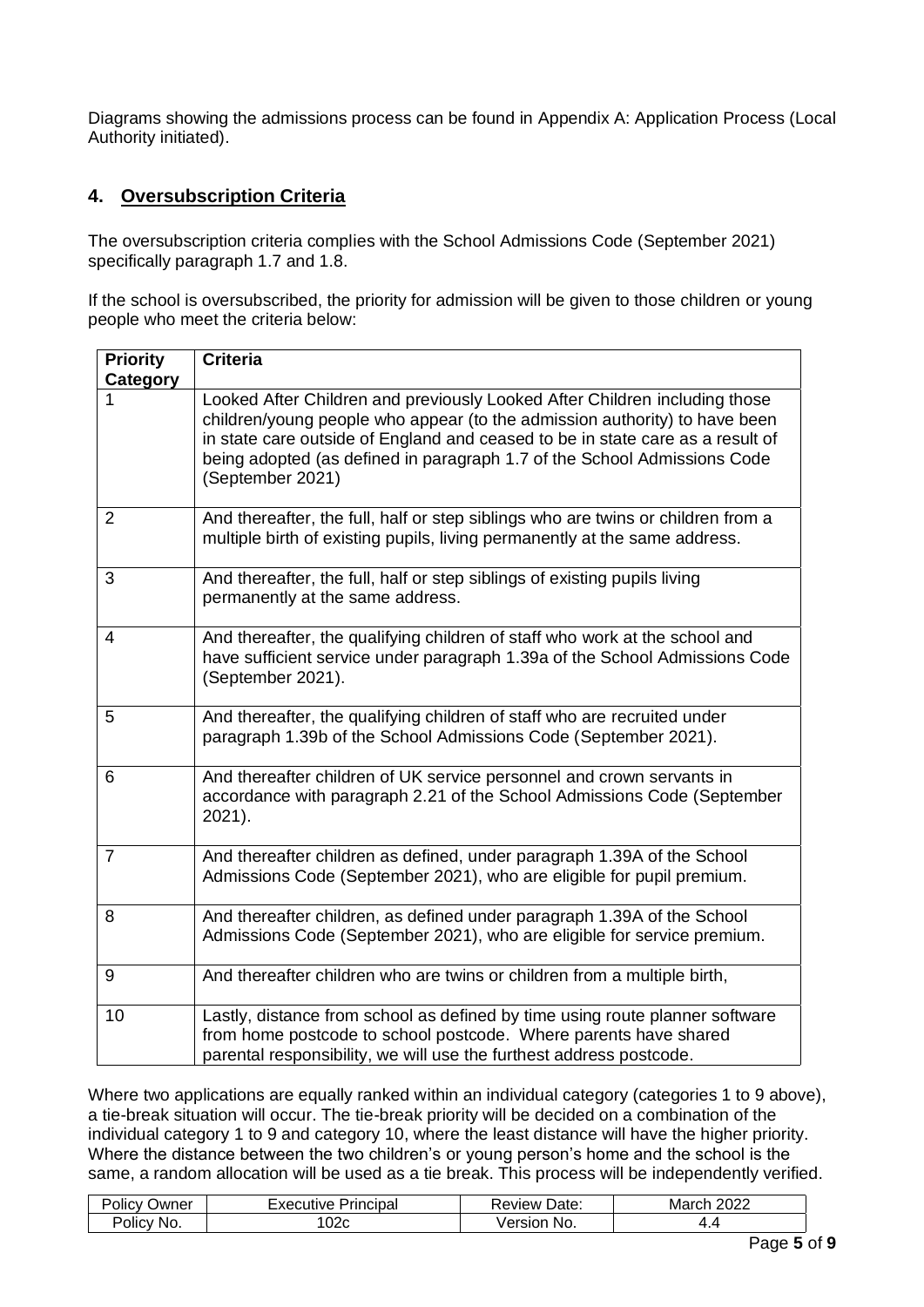## <span id="page-5-0"></span>**5. Waiting List**

We maintain a clear, fair and objective waiting list and for our school the list will be in ranked order in accordance with the oversubscription criteria. The Local Authority would have agreed funding for a child or young person for the child or young person to be placed on the waiting list.

A waiting list would be established if:

- During the school year, where the Published Admissions Number (PAN) has not been reached but the maximum class sizes have been reached within an area of the School;
- During the school year, where the PAN has not been reached and the maximum class sizes have not been reached within an area of the school, as detailed above, but the introduction of an additional pupil would be incompatible with the efficient education of others;
- During each school year, where the school has reached PAN plus the oversubscription number.

To meet the special educational needs of each individual pupil, class sizes at the School will not exceed the numbers stated above. Waiting lists will therefore operate in class groupings.

When a place becomes available in a class operating a waiting list, the relevant Local Authority will be notified.

## <span id="page-5-1"></span>**6. Appeal Arrangements**

Admission appeals will be considered by the AaAST Independent Appeals Panel and conducted in accordance with f the School Admissions Appeals Code<sup>7</sup> (February 2021) and any subsequent amendments thereof.

## <span id="page-5-2"></span>**7. Funding and Contracting**

## <span id="page-5-3"></span>**7.1 Funding**

As a multi-academy trust school, the School is included on the Secretary of State's list of eligible schools, in accordance with Section 41 of the Children and Families Act 2014. As an academy, the school is required to comply within the law relating to admissions as set out in the School Standards and Framework Act 1998.

Our school receives funding from the Department for Education (DfE) through the allocation from the Education and Skills Funding Agency (ESFA).

ESFA funding is allocated based on the date that funding was agreed by the Local Authority and the admission date for the child or young person.

The level of funding required is detailed in the offer letter sent to the Local Authority. The school will negotiate the additional (top-up) funding from the Local Authority commissioning a place and these fees are paid by the Local Authority.

<sup>7</sup> School Admission Appeals Code Reference: DFE-57508-2012

| שwner<br>'Olicv | Principal<br>Executive | Date:<br>∴eview. | 2022<br>March |  |
|-----------------|------------------------|------------------|---------------|--|
| 'Olicy<br>No.   | 02c                    | ersion<br>No.    | 4.5           |  |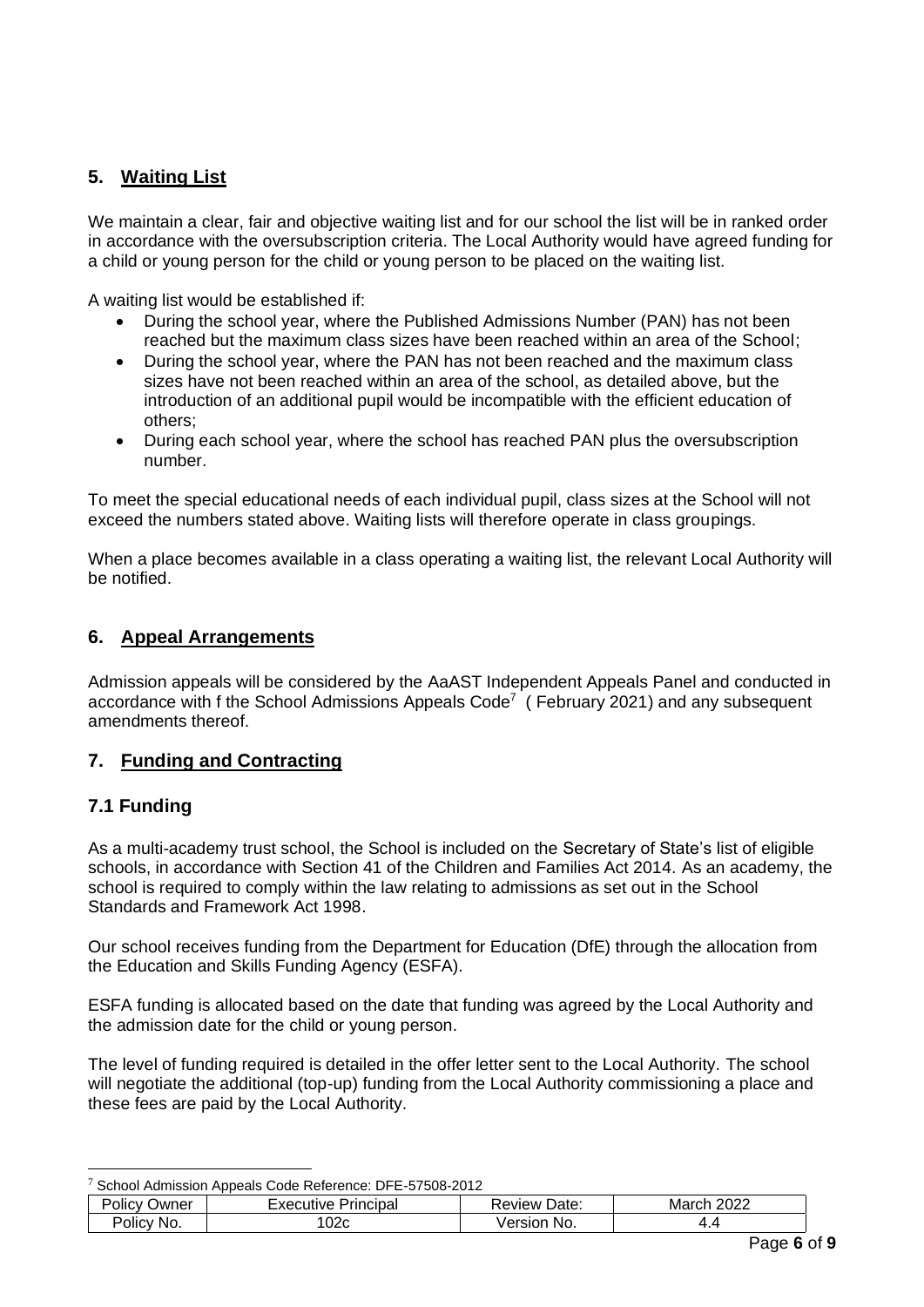The school assumes, by the establishment being named on an EHCP, that the Local Authority has agreed to fund the place.

## <span id="page-6-0"></span>**7.2 Contracting**

Our school uses the 'National Schools and College Contract' with the Schedule 2 (short form version) and the Schedule 6 for a variation due to General Data Protection Regulation for the contracting of placements together with the Schedule 1 (Arrangements for the Provision of Education, Health and Care in Schools)

In accordance with the ESFA requirements, a contract signed by all parties must be in place prior to the commencement of the placement.

## <span id="page-6-1"></span>**8. Charging and Remissions**

During the school's day, all activities that are a necessary part of the curriculum will be provided free of charge as this is included within the fee paid for the education placement. This includes any materials, equipment and transport to take children and young people between the school and the activity. There will be no charge for any activity that is an essential part of the syllabus for an approved examination or accredited course of study.

Voluntary contributions may be sought for activities during the school's day which entail additional costs, for example visits to a museum. In these circumstances no child or young person will be prevented from participating because his/her parents/carers cannot or will not contribute. (If insufficient funds are available, it may be necessary to curtail or cancel activities)

From time to time we may invite a non-school based organisation to arrange an activity during the school's day. Such organisations may charge the school who may then ask parents/carers to make a voluntary contribution. Again, no child or young person will be prevented from participating because his/her parents/carers cannot or will not contribute. (If insufficient funds are available, it may be necessary to curtail or cancel activities.)

## <span id="page-6-2"></span>**8.1 Optional activities outside of the school day**

We will charge for optional, extra activities provided outside of the school day, for example a visit to the theatre. Such activities are not part of the curriculum nor are they part of an examination syllabus.

## <span id="page-6-3"></span>**8.2 Education partly during the school day**

If a non-residential activity happens partly inside the school day and partly outside of it, there will be no charge if most of the time to be spent on the activity falls within the school day. Conversely, if the bigger proportion of time spent falls outside of the normal day, charges may be made. When such activities are arranged, parents/carers will be told how the charges were calculated.

## <span id="page-6-4"></span>**8.3 Residential Visits**

Charges will be made towards board and lodging, except for children or young people whose parents/carers are in receipt of eligible benefits, however, no child or young person will be prevented from participating because his/her parents/carers cannot or will not contribute. On many occasions, donations from funders have enabled the school to heavily subsidise educational visits and significantly reduce the charge to parents/carers.

#### <span id="page-6-5"></span>**8.4 Minibus**

Travel in the school mini-bus is free.

| . .<br>Jwner<br>$\sim$<br>JIIC. | rincipal<br>-YACLITIVA<br>$\cdots$ | Date:<br>eview: | nnnn<br>ıvıaı<br>UZZ |
|---------------------------------|------------------------------------|-----------------|----------------------|
| <b>No</b><br>Olic'              | ◡∠◡                                | /ersior<br>No.  | т. -                 |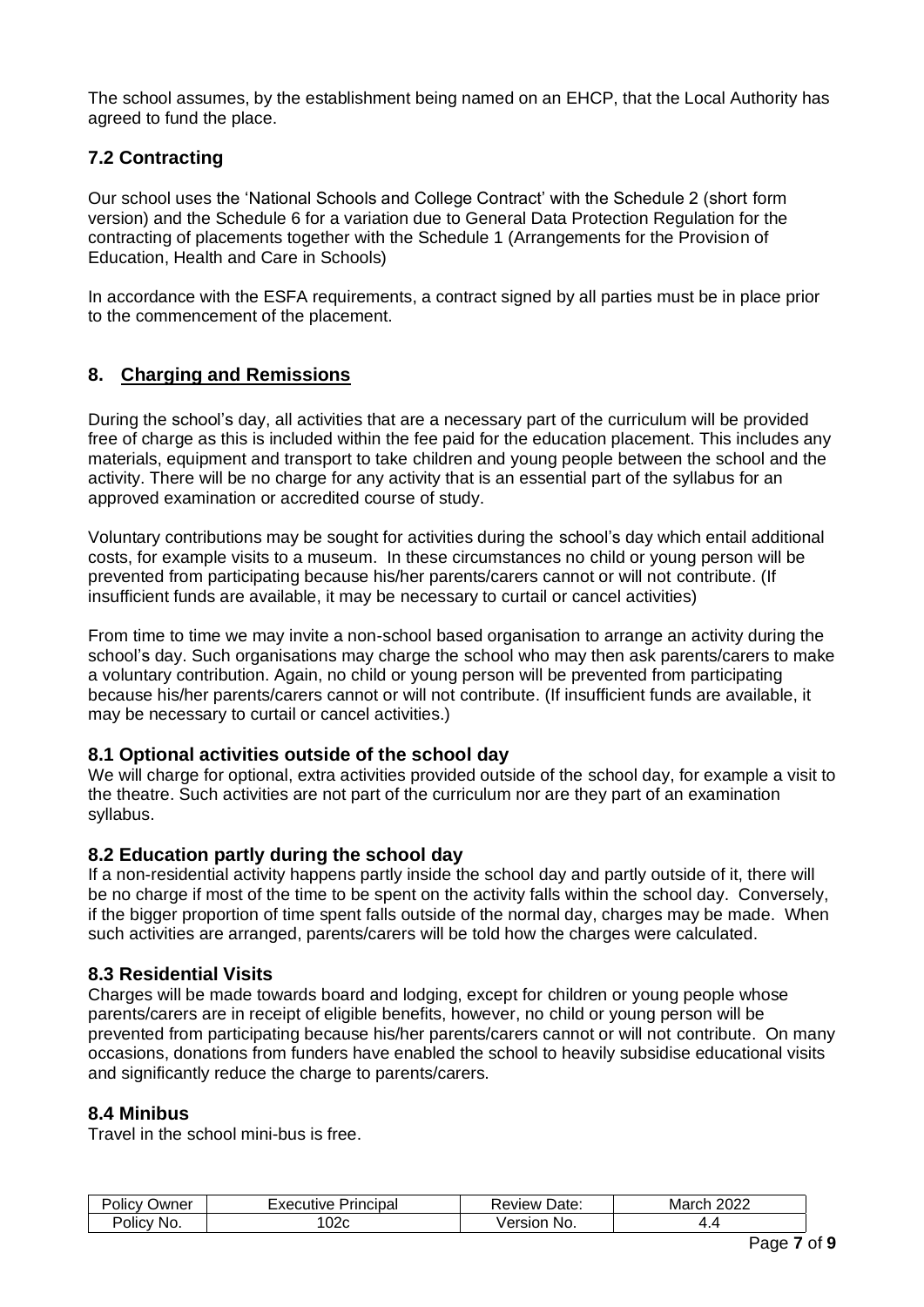## <span id="page-7-0"></span>**8.5 School Meals**

School meals can be provided at lunchtime and are optional. Parents are able to pay online for school meals using a secure web application called ParentPay.

If a pupil is eligible for Free School Meals, the meals would be provided free of charge.

#### <span id="page-7-1"></span>**8.6 Calculating charges**

When charges are made for any activity, whether during or outside of the school's day, they will be based on the actual costs incurred, divided by the total number of pupils participating. There will be no levy on those who can pay to support those who cannot or will not. Support for cases of hardship will come through voluntary contributions and fundraising.

Parents/carers who would qualify for support are those who are in receipt of eligible benefits.

Eligible benefits are:

- Income support;
- Income-based Jobseeker's Allowance;
- Income-related Employment and Support Allowance:
- Support under Part VI of the Immigration and Asylum Act 1999;
- The quaranteed element of Pension Credit:
- Child Tax Credit (provided you're not also entitled to Working Tax Credit and have an annual gross income of no more than £16,190);
- Working Tax Credit run-on paid for 4 weeks after you stop qualifying for Working Tax Credit; or
- Universal Credit if you apply on or after 1 April 2018 your household income must be less than £7,400 a year (after tax and not including any benefits you get).

The principles of best value will be applied when planning activities that incur costs to the school and/or charges to parents/carers.

## <span id="page-7-2"></span>**9. New Pupil induction**

When a place has been confirmed and the funding agreed by the Local Authority, the school will:

- Send out a pupil information form for the parent/carer to complete and return. The fully completed form must be returned at least a week in advance of the start date or a week before the end of the academic year for pupils commencing in September.
	- Allocate a senior member of staff to be the point of contact for parents/carers.
	- Provide an introduction to the Support Team.
	- Develop a transition plan to be agreed with the parent/carer, the existing placement, if any, the placing Local Authority and the child or young person.

## <span id="page-7-3"></span>**10. Further information**

Website: [www.theriseschool.com](http://www.theriseschool.com/)

Phone: 0208 0990640

Email: [info@theriseschool.com](mailto:info@theriseschool.com)

| Jwner<br>JIIC<br>$\mathbf{u}$ | J''<br>'Giba.<br>IV⊢ | Date:<br>…eview∵ | nnnn<br>ıvıaı<br>LULL |
|-------------------------------|----------------------|------------------|-----------------------|
| OIIC'<br>NG.                  | $\sim$<br>,,<br>UZC  | ---<br>NO.<br>л  | _<br>т.-              |